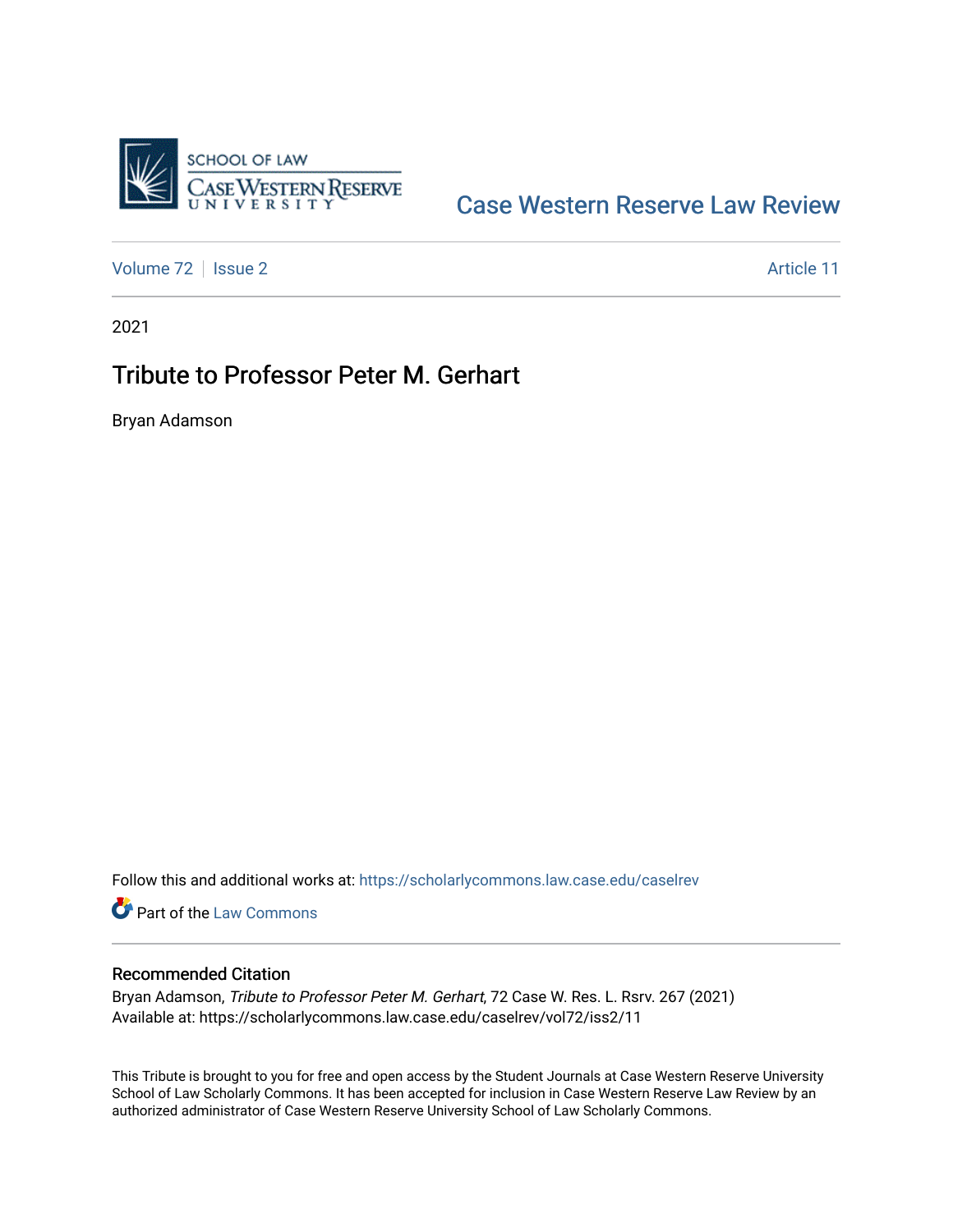## *Bryan Adamson*†

It has been said that once we have departed this plane, we will be remembered only by the "good works" we left behind. Peter certainly left "good works"—evident in the students whose professional identities he helped to mold, in the institutions that he helped to build (such as this Law School), and especially his family.

I am proud to count myself as one of his good works. Peter was a seminal part of my life and career—first as a law student, then as a law professor soon after I graduated, and now, again, after eighteen years away, as a colleague.

As a student, I got to know Peter (at that time, "Dean Gerhart" to me) especially in my role as President of the Black Law Students Association (BLSA) and on the executive board of the Student Bar Association. I could always count on his listening ear and his firm support of our organizations' needs and interests. Later he gave me my first full-time job as a teacher when he hired me for the Law Clinic.

His contributions to the stature and reputation of our law school have been well accounted. However, again, what was not as visible was his support of students, in particular the BLSA, and his contribution to the first minority job fair held by any law school in the country. In 1988, Black students at Case felt that Case and other law schools across the region were not doing enough to provide job opportunities to their minority students**.** Sylvester Summers ('88), who was our BLSA President at the time, echoed sentiments that had been expressed nearly two decades earlier by Alumnus and co-founder of BLSA Gerald Jackson. "Everyone couldn't go to Jones Day," Summers observed. "If you weren't in the top 10% of the class, then you were" hard pressed to get the Law School's help finding a clerkship. Summer's colleague, BLSA member Stephanie Mitchell ('88), who was also a member of the Midwest Region's governing board (a subpart of NBLSA), came upon an idea: The inaugural Midwest Regional Job Fair would bring invited employers to interview minority law students for internships, clerkships, and permanent positions.

The problem was, as Summers noted, BLSA had no money to pull it off. The plan was to hold the Fair at the Cleveland Clinic Center Hotel, and although the event costs were to be paid by employer registration fees, the organization needed \$15,000 upfront to secure the venue.

Summers set up a meeting with Dean Gerhart. Though Peter was a strong BLSA supporter, Summers figured \$15,000 would be a huge ask, and maybe a bridge too far. In Peter's office, Summers posed the

<sup>†</sup> David L. and Ann Brennan Professor and Associate Dean for Diversity and Inclusion, Case Western Reserve University School of Law.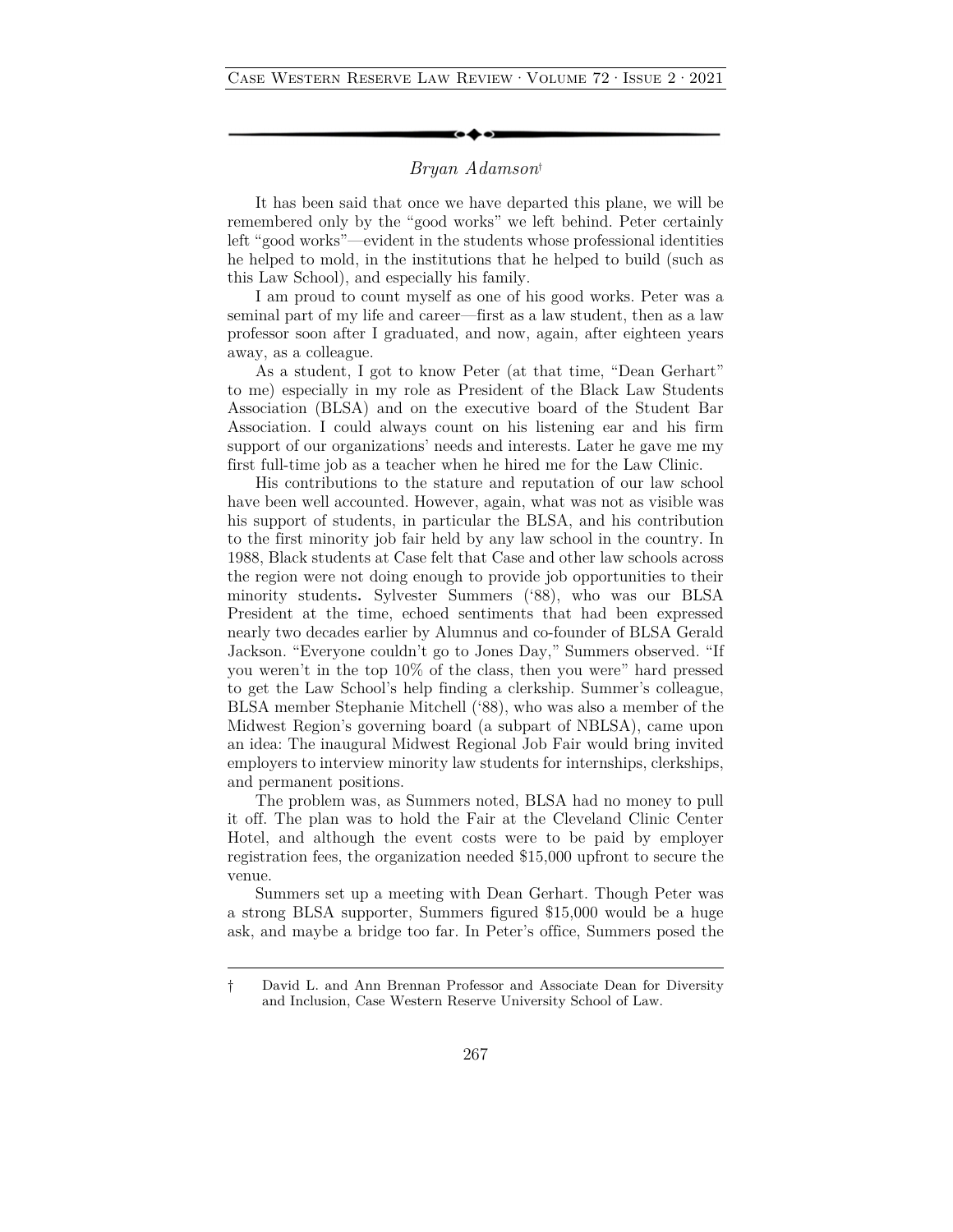question. "Sure!" Gerhart brightly replied. Summers laughed as he recalled the caveat. With a smile, Peter told Summers, "I'll give you the money. BUT . . . it'll be a personal loan from me to you. And if I don't get my money back, you don't graduate." It was a wink of the eye that let Summers know that Peter was joking about that last part.

Peter gave BLSA the money because he saw it as a great idea and need, trusted our vision, and believed in us. The Job Fair was a resounding success, with dozens of employers attending and scores of students reporting callbacks and offers. According to Summers, the event netted three times Gerhart's investment. Gerhart got his money back, and Summers graduated that year. He continued to support the Job Fair financially year after year. It became so successful that he eventually allowed it to be incorporated into the annual initiatives of our Career Development Office.

When I returned to the Law School last July, I learned that we shared a common love for the plays of August Wilson. Wilson was a storied playwright. He died in 2005, but left a legacy of ten plays, all based in his hometown of Pittsburgh, and so named the Pittsburgh Cycle. His plays, *King Hedley II*, *Ma Rainey's Black Bottom*, *Fences*, *The Piano Lesson*, and others, chronicled a time in each decade of the 20th Century. Last fall, we decided to offer a new, one-credit course called "Race, Law & Society." It was developed as a way to incorporate more learning about structural/racial inequality and equity into classes and the curriculum. I curated several books and asked faculty to volunteer to pick a book and teach the seminar. For example, faculty taught from *The New Jim Crow*, *Just Mercy*, *Songs from a Weary Throat*, *Killing the Black Body*, *How to Be an Anti-racist*. Peter wanted to teach from an August Wilson play, and we had this email exchange:

September 11, 2020 To: Bryan Adamson From: Peter Gerhart Subject: Race, Law & Society

As you know I am on sabbatical and have not been paying attention to law school emails. I thought that I could join the racial justice conversation in the spring semester and did not understand that we are starting this semester. I want to bounce an idea off of you and get your reaction. I would be happy to lead a discussion group reading the plays of August Wilson and discussing them. I do not know whether that qualifies for this purpose but the plays clearly present a Black perspective on white supremacy and the impact it has on community and personal development. It also makes the ravages of Jim Crow clear. And it shows the Black perspective on law and the way law has been used by the white majority to maintain dominance. The plays also show the basic humanity of Blacks and Black culture in its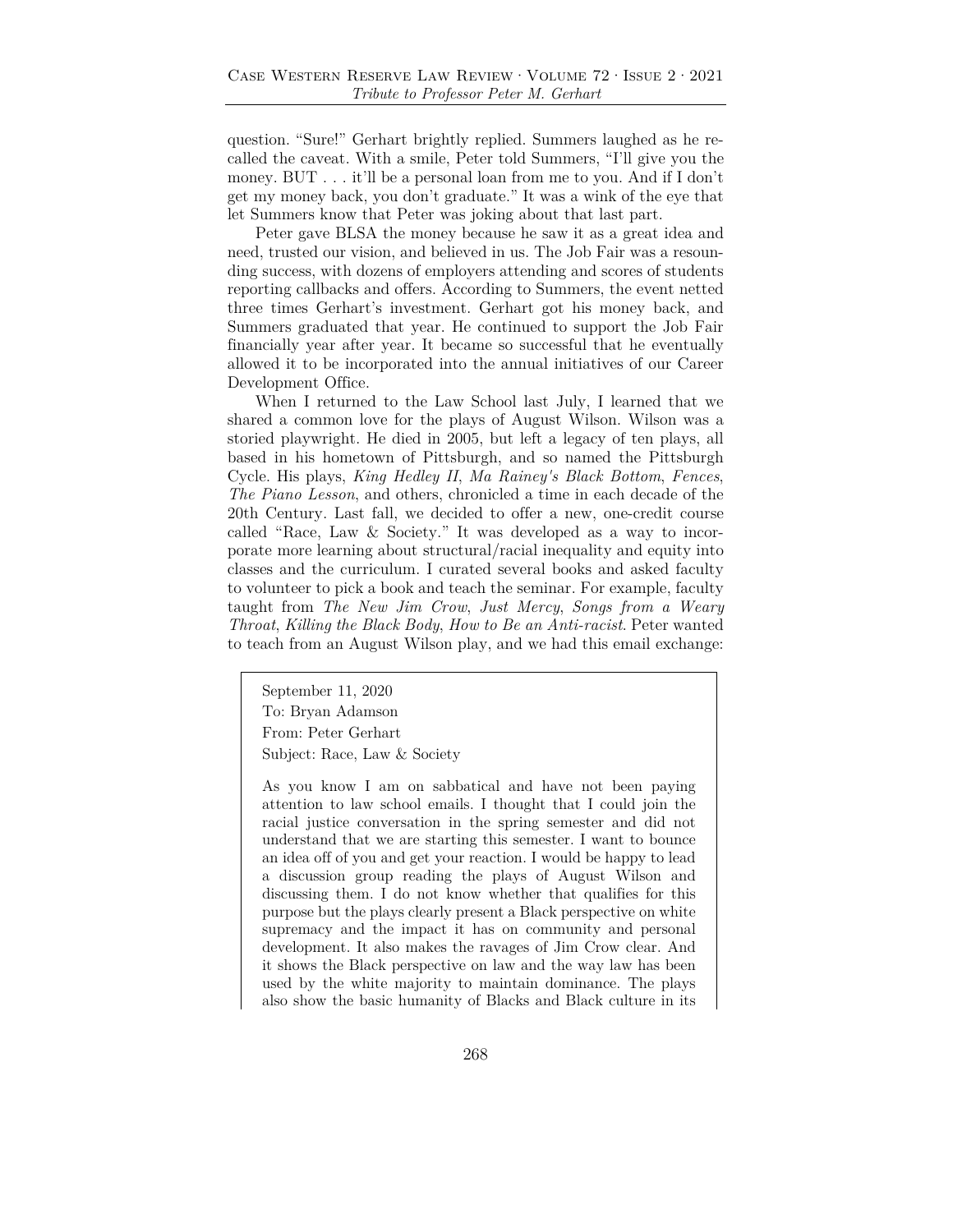good and not so good sides. In any event, reading and thinking about the plays is one of my sabbatical projects so if this idea fits with some of your goals, and if you thought that it would attract some students, I would be happy to start this semester (if it is not too late).

I wrote back, enthusiastically, "What an inspired idea!"

September 11, 2020 To: Peter Gerhart From: Bryan Adamson Subject: Race, Law & Society

Peter: what an inspired idea! Dude—I'd take your course! It's too late to start it this semester, but perhaps you can propose it as a spring elective?

Bryan

Peter then wrote back to Dean Avidan Cover and me:

September 24, 2020 To: Avidan Cover, Bryan Adamson From: Peter Gerhart Subject: Race, Law & Society

Hi Avi,

Bryan Adamson called my idea "inspired" but perhaps he was just being nice [I wasn't]. I am not sure, however, where my idea would fit. The idea is to form a class around reading and discussing the plays of August Wilson as a picture of the effects of marginalization and structural racism. There are legal themes in the plays and themes of unequal treatment that would justify me in focusing on how the law could have been reformed to avoid the structural problems.

So, we did not get to schedule his seminar. But the August Wilson connection was made. On December 15, 2020, Peter wrote:

To: Bryan Adamson From: Peter Gerhart Subject: Ma Rainey's Black Bottom

It premiers on Netflix this Friday. Highlight of the week.